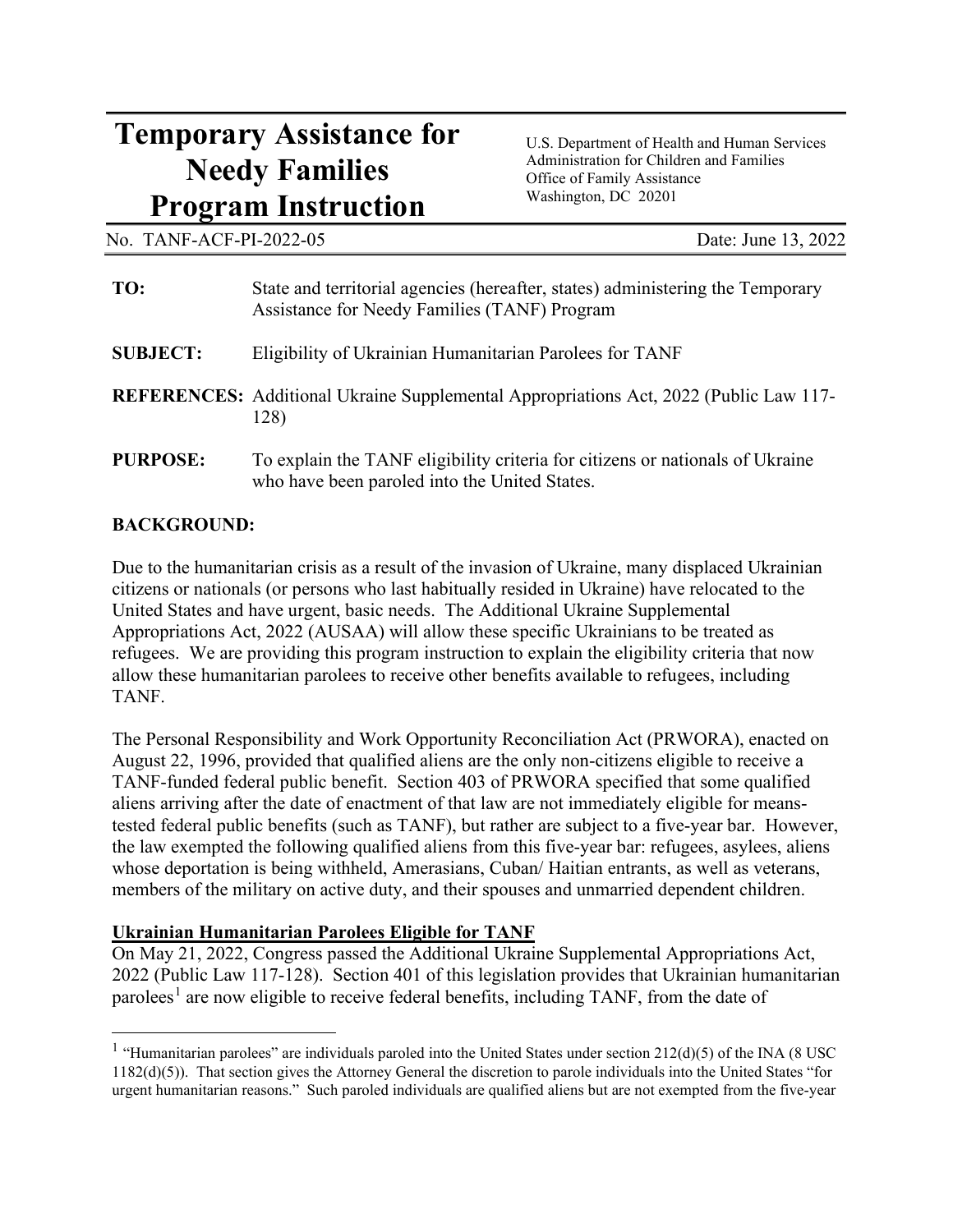enactment. Specifically, the following individuals are eligible to apply for TANF until the end of their parole term as determined by the Department of Homeland Security, and in the same way a refugee is eligible to apply for  $TANF^2$  $TANF^2$ :

- • Citizens or nationals of Ukraine (or persons who last habitually resided in Ukraine) paroled into the U.S. between February 24, 2022 and September 30, 2023;
- their spouses or children<sup>[3](#page-1-1)</sup> paroled after September 30, 2023; and
- the Ukrainian citizen or national is an unaccompanied child<sup>4</sup>. • their parents, legal guardians, or primary caregivers paroled after September 30, 2023, if

. We remind states that federally-funded TANF assistance and most MOE-funded state assistance may only be provided to a financially needy family that consists of, at a minimum, a child living with a relative, or consists of a pregnant woman.

#### **Eligibility Time Period**

 2022, have a TANF eligibility date of May 21, 2022. If they entered or will enter the U.S. after May 21, 2022, their date of TANF eligibility is their date of parole. Ukrainian humanitarian state's TANF plan, apply to these parolees as they would any TANF recipient. Ukrainian humanitarian parolees who entered the U.S. between February 24, 2022 and May 21, parolees are eligible for TANF benefits and services until the end of their parole term. The general rules of TANF, including limits on the duration of receiving assistance, as specified in a

#### **Clarification - Federal Attribution of Sponsor's Income and Resources to Alien**

Section 421(a) of PRWORA shall not apply when determining the eligibility and the amount of benefits made available to Ukrainian humanitarian parolees treated as refugees under the AUSAA.

#### **Combined Parole and Temporary Protected Status (TPS)**

 she can continue to receive TANF benefits until the end of his or her parole term. TPS does not If a Ukrainian humanitarian parolee displaced from Ukraine applies for and obtains TPS, he or cancel out the benefits eligibility granted in the Additional Ukraine Supplemental Appropriations Act, 2022 (Public Law 117-128). However, an individual with only TPS (and not granted parole) is not eligible for TANF federal assistance and may not be eligible for other federal benefits.

Ukrainian parolees. bar, like refugees or asylees. The new legislation discussed above removes the five-year bar for the specified

<span id="page-1-0"></span>Section 401 begins on page 8 of this document. <sup>2</sup> The full statutory text can be found here [https://www.congress.gov/117/bills/hr7691/BILLS-117hr7691enr.pdf.](https://www.congress.gov/117/bills/hr7691/BILLS-117hr7691enr.pdf)

<span id="page-1-1"></span><sup>3</sup> Unmarried child under age 21, as defined in section 101(b) of the Immigration and Nationality Act (INA) (8 U.S.C. § 1101(b))

<span id="page-1-2"></span><sup>4</sup> Definition of unaccompanied child as defined in section  $462(g)(2)$  of the Homeland Security Act of 2002 (6 U.S.C.  $279(g)(2)$ ) or section  $412(d)(2)(B)$  of the Immigration and Nationality Act (8 U.S.C. 1522(d)(2)(B))